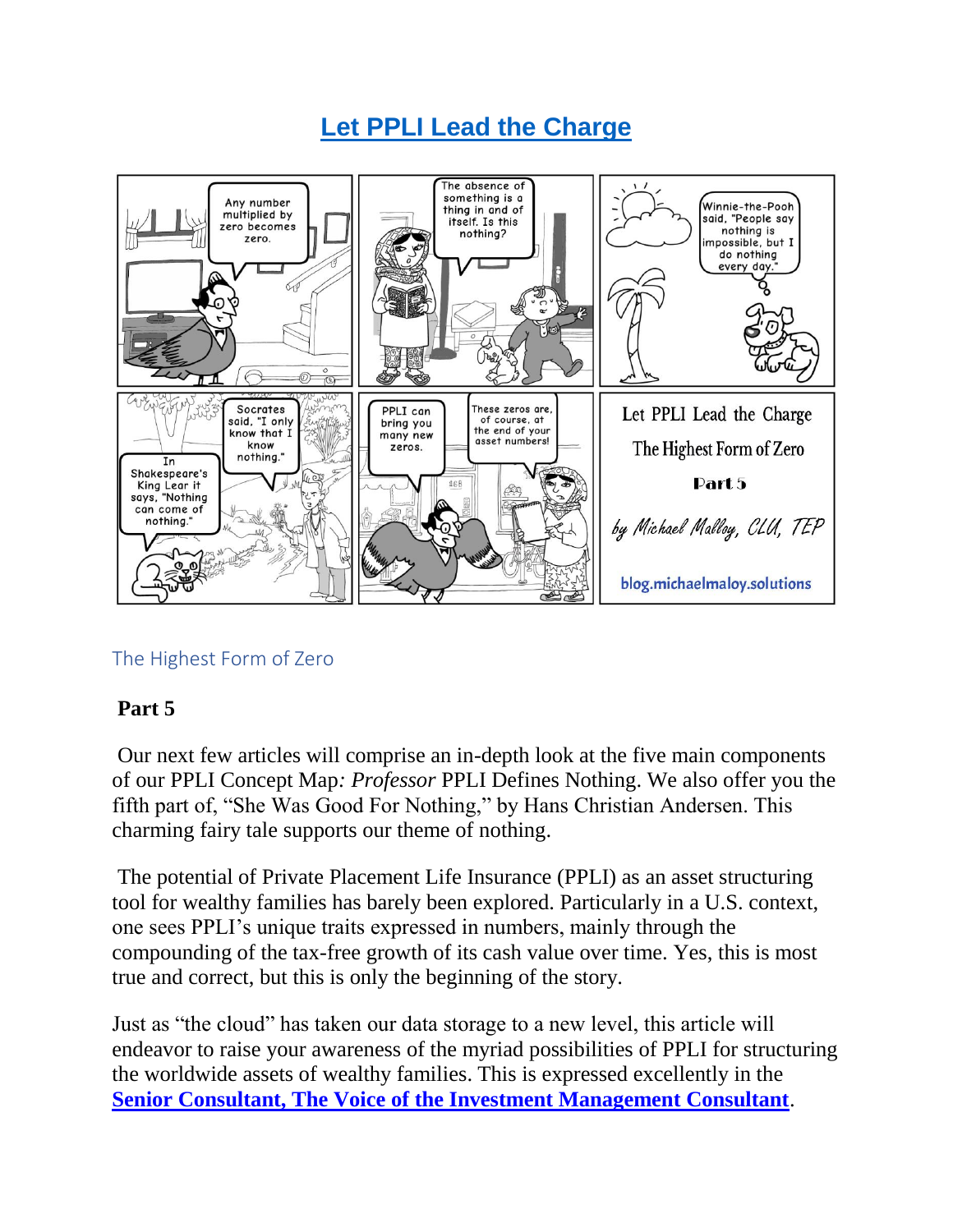"Private Placement Life Insurance (PPLI) is much more than an insurance policy. PPLI represents one of the most powerful vehicles available to the high net worth investor in the marketplace today.

PPLI enhances both wealth creation and wealth preservation. Wealth creation is the result of the tax-free growth of the assets in the insurance contract. Wealth preservation is a result of the death benefit paid from the insurance contract."

Here are a few examples where *[Advanced Financial Solutions](https://michaelmalloy.solutions/about-us/)* was able to assist *[wealthy international families](https://blog.michaelmalloy.solutions/ppli-for-wealthy-international-families/)*.

#### PPLI Solution A, by Advanced Financial Solutions Inc.

A Chinese client, who is a U.S. green card holder residing in Hong Kong, had pre-IPO stock valued at \$10M. Upon going public, it was estimated that the stock will be worth many times this valuation. Through the use of careful planning, we were able to place the stock into a properly structured PPLI policy before the stock went public, thus saving the client \$45M in U.S. capital gains tax. He was able to diversify his holdings inside the policy tax-free, and pass his estate tax-free to his heirs. The client accessed the funds inside the policy through low-cost policy loans.

#### PPLI Solution B

A Chinese family came to us for succession planning for offshore companies owned by the family. They wished to pass these offshore companies located in various parts of the world to their son, who is a green card holder residing in the U.S. Besides transferring the companies at the death of the wealth owner via a properly structured PPLI policy, the son wished to take the profits from the companies and invest them in real estate projects outside the U.S. We created a PPLI structure for the family that accomplished all of these aims. The PPLI structure also gave them tax-deferral on all the future revenue from the companies.

#### PPLI Solution C

An Israeli client who resides in Italy has a company where all the revenue is generated in Italy. He is also a U.S. green card holder, but spends very little time in the U.S. He had a Nevada company that did the processing of his customers' orders which came from customers worldwide. The client wished to restructure to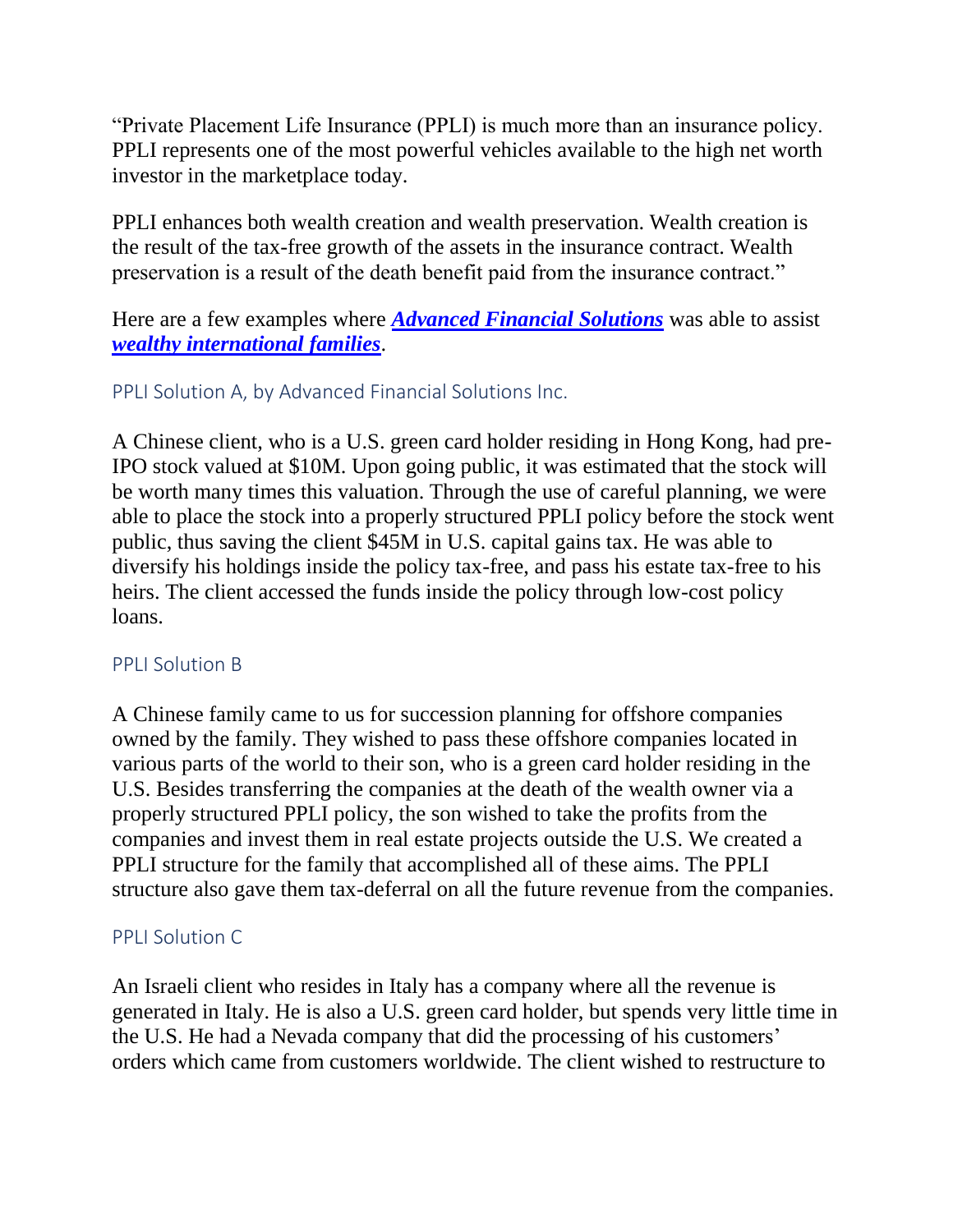lessen his U.S. tax burden which we accomplished for him using a *[953\(d\) offshore](https://blog.michaelmalloy.solutions/jurisdictions-are-key-to-non-953-d-policies/)  [PPLI policy](https://blog.michaelmalloy.solutions/jurisdictions-are-key-to-non-953-d-policies/)*.

#### PPLI Solution D

A young entrepreneur with worldwide holdings in sports, natural resources, gaming, and content management wishes us to check his compliance with FATCA and CRS. He is a U.S. green card holder as well as a UK resident, and citizen of an African country. He had created a dozen companies with excellent potential. We brought him into compliance with tax authorities worldwide with a PPLI structure. We gave his revenues a boost, because in the PPLI structure all the profits become tax-deferred. We protected his family with the low-cost death benefit of the PPLI policy.

We conclude our theme of Nothing by defining it with a Dutch concept, *niksen* from Olga Mecking in the *New York Times* article, "**[The Case for Doing Nothing,](https://www.nytimes.com/2019/04/29/smarter-living/the-case-for-doing-nothing.html)  [Stop being so busy, and just do nothing. Trust us](https://www.nytimes.com/2019/04/29/smarter-living/the-case-for-doing-nothing.html)**."

"Running from place to place and laboring over long to-do lists have increasingly become ways to communicate status: I'm so busy because I'm just so important, the thinking goes.

Perhaps it's time to stop all this busyness. Being busy — if we even are busy — is rarely the status indicator we've come to believe it is. Nonetheless, the impact is real, and instances of burnout, anxiety disorders and stress-related diseases are on the rise, not to mention millennial burnout.

There's a way out of that madness, and it's not more mindfulness, exercise or a healthy diet (though these things are all still important). What we're talking about is … doing nothing. Or, as the Dutch call it, niksen.

## **What is niksen?**

It's difficult to define what doing *nothing* is, because we are always doing *something*, even when we're asleep.

Doreen Dodgen-Magee, a psychologist who studies boredom and wrote the book "Deviced! Balancing Life and Technology in a Digital World," likens niksen to a car whose engine is running but isn't going anywhere.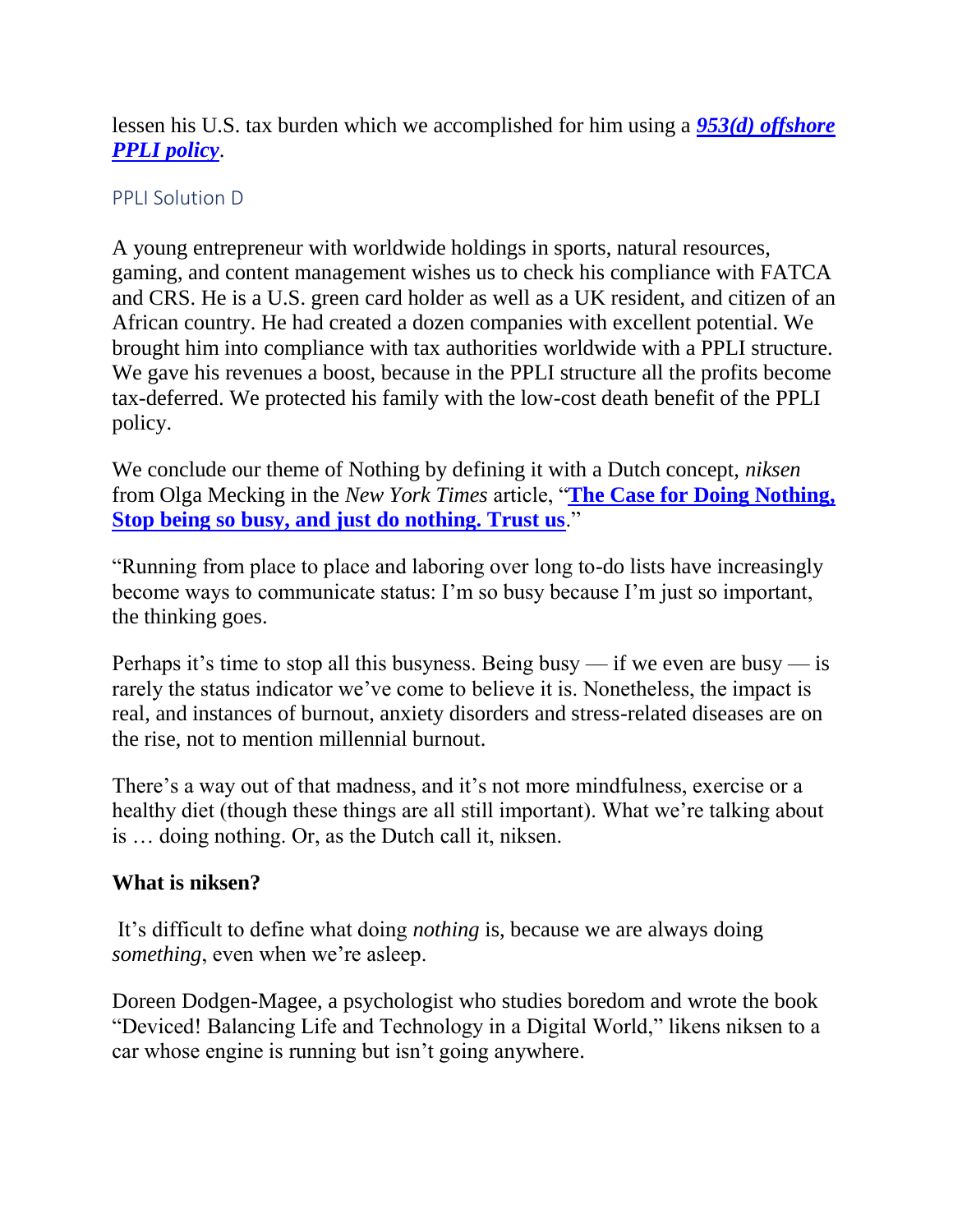"The way I think about boredom is coming to a moment with no plan other than just to be," she said.

Sandi Mann, a psychologist at the University of Central Lancashire in Britain, added that niksen can be "when we're not doing the things we should be doing. Because perhaps we don't want to, we're not motivated. Instead, we're not doing very much."

More practically, the idea of niksen is to take conscious, considered time and energy to do activities like gazing out of a window or sitting motionless. The lessenlightened might call such activities "lazy" or "wasteful." Again: nonsense."

## Part 5 of "[She Was Good For Nothing](http://www.mftd.org/index.php?action=story&id=2383)" by Hans Christian Andersen:

"It was just then that my darling boy, who lies sleeping there, was born. Then his father had a long and severe illness, and for nine months I even had to dress and undress him every day. We kept on going backward. We had to borrow more and more; one by one all our possessions were sold; and at last Erik died. Since then I have worked and slaved for the boy's sake, have gone out scrubbing floors and washing linen, done coarse work or fine, whatever I could get. But I was not to be better off; it is the Lord's will! He will take me away and find better provisions for my child." Then she fell asleep.

In the morning she seemed better and decided she was strong enough to return to her work. But the moment she felt the cold water a shivering seized her; she grasped about convulsively with her hands, took one step forward, and fell. Her head lay on the dry bank, but her feet were in the water of the river; her wooden shoes, in each of which there was a handful of straw, were carried away by the current.

And here she was found by Maren, when she came to bring her some coffee.

A message had come to her lodging that the Mayor wanted to see her, for he had something to say to her. It was too late. A doctor was summoned; the poor washerwoman was dead.

"She has drunk herself to death," said the Mayor.

The letter that had brought the Mayor the news of his brother's death also gave a summary of his will, and among other bequests he had left six hundred dollars to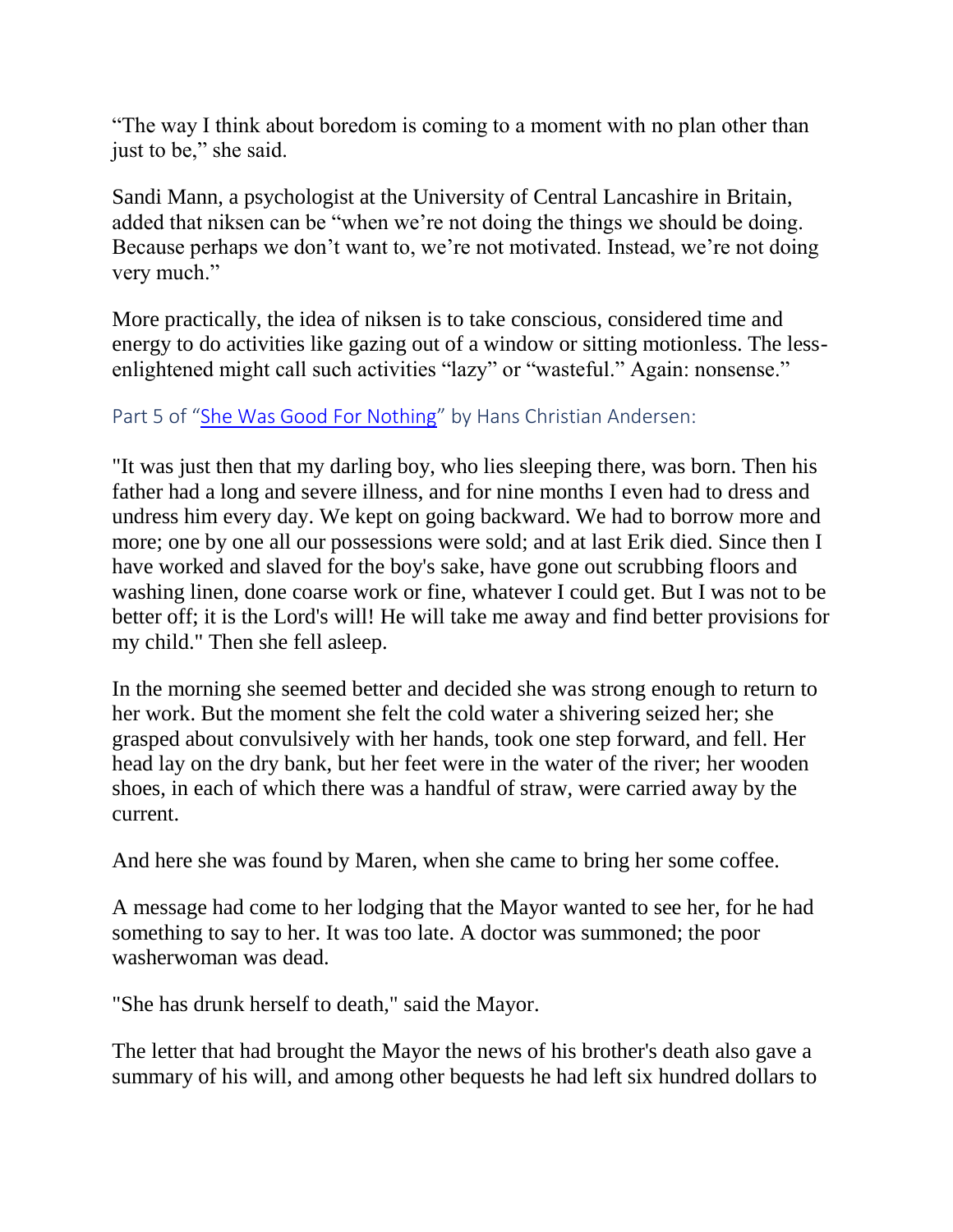the glovemaker's widow, who had formerly served his parents! The money was to be paid at discretion in large or small sums to her and her child.

"There was some nonsense about love between my brother and her," said the Mayor. "It's just as well she's out of the way. Now it will all come to the boy, and I'll place him with some honest people who will make him a good workman." And on these words our Lord laid his blessings.

And the Mayor sent for the boy, promised to take care of him, and told him it was a lucky thing his mother was dead; she was good for nothing.

They carried her to the churchyard, to a pauper's grave. Maren planted a little rose tree on her grave, while the boy stood beside her.

"My darling mother," he said as the tears started from his eyes. "Is it true that she was good for nothing?"

"No, it is not true!" said the old woman, looking up to heaven. "I have known it for many years and especially since the night before she died. I tell you she was a good and fine woman, and our Lord in heaven will say so, too, so let the world say: 'She was good for nothing!' "

We wish to take you to the highest level of *[Expanded](https://blog.michaelmalloy.solutions/expanded-worldwide-planning-ewp-in-pictures/)  [Worldwide Planning](https://blog.michaelmalloy.solutions/expanded-worldwide-planning-ewp-in-pictures/)* through careful research of your unique family situation. Please let us begin the process by *[contacting our office today](https://blog.michaelmalloy.solutions/contact-us/)* for a *gratis* initial consultation to find out if our advanced PPLI structuring methods align with your financial goals.

by [Michael Malloy,](http://bit.ly/2wlvk2t) CLU TEP, @ [Advanced Financial Solutions, Inc](https://www.linkedin.com/company/advanced-financial-solutions-inc-)